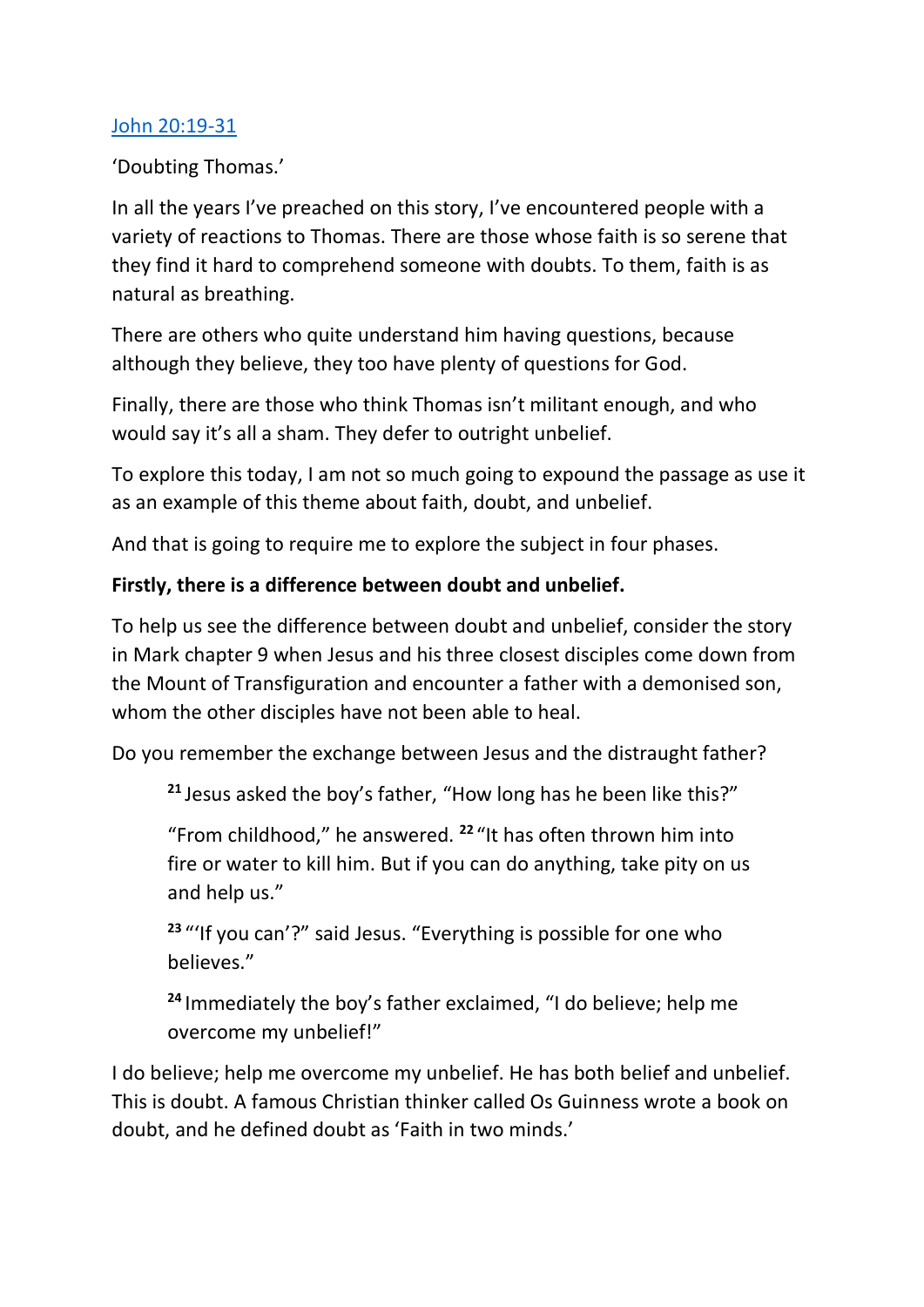If we are doubting, we are struggling. We are being pulled both ways. We may want to believe but are finding it hard. It's not that we refuse to believe.

Now while being in two minds is not a great place to be  $-$  the apostle James says that the one who doubts 'is like a wave of the sea, blown and tossed by the wind' (James 1:6) and 'unstable' (James 1:7). But Jesus wants to bring stability and faith, so if we find it easier to believe, let us offer kindness and gentleness to those who doubt and give space for Jesus to bring them through to faith.

# **Secondly, some doubt or disbelieve because they positively believe something else.**

This is a simple point to remember. If somebody says they don't believe something, it's because they actually believe something else that contradicts it or rules it out.

Thomas was a bit like that. He didn't immediately accept that Jesus had risen from the dead, because like most Jews apart from the Sadducees he didn't believe there would be a resurrection of the dead until the end of time. The Sadducees didn't think there would be any resurrection at all!

If someone today says they don't believe in the Resurrection, it may well be because they believe something else. That belief may be grounded in the idea that scientific laws are unchanging and unchangeable, and that resurrection is scientifically impossible.

If you tell some such people that their position is a 'belief', they may react negatively! For they tend to believe it's a fact. 'Beliefs' are only for those deluded religious people. But it is actually an act of faith to say that you think the whole of life can be lived on the basis of scientific discoveries.

They tend to say that we can't prove our faith beliefs, but I would say they can't prove theirs, either. There is more to this world than science, much as we welcome its discoveries. Not everything can be tested by science. We need other disciplines, like history, which works differently from science.

There is a lot of life where we need trust and faith as well as proof. None of us goes into a marriage with the complete proof that the one we love is going to be kind, loving, and faithful to us for the rest of our lives. Instead, we enter into marriage on the basis that we have learned enough about that person to believe we can trust them.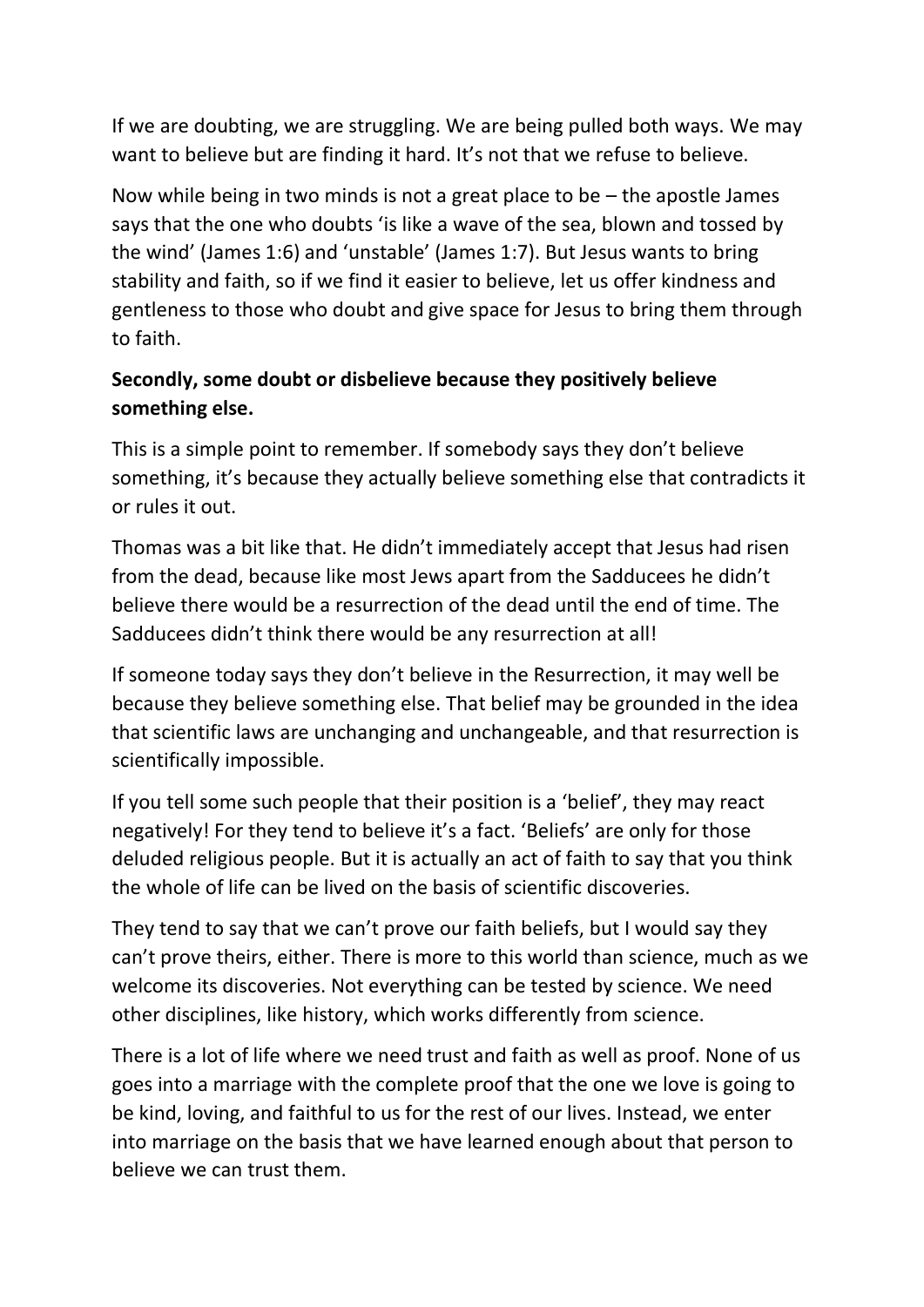Finally, on the specific issue of believing in unchanging scientific laws, of course it's helpful to know that laws make for predictable behaviour. Imagine if gravity varied massively all the time.

But perhaps there is another way to see this consistency and reliability of scientific laws if you allow for the existence of God. And that is to see them, as I heard one preacher put it, as 'descriptions of God's habits.' They tell us how God usually does things. The Letter to the Hebrews tells us that Jesus 'sustains all things by his powerful word' (Hebrews 1:3). But perhaps on rare occasions and for reasons known to his sovereign will the Lord occasionally changes his habits. That would permit the possibility of miracles. And if so, then we have to be careful about making scientific laws the ultimate standard by which we judge the truth and falsehood of other claims.

### **Thirdly, some disbelieve for other motives that are not logical.**

I can understand someone who has been brought up on the idea of unchanging and unchangeable scientific laws using that as a test for truth, although as I've just said I don't think it's as watertight as some think it is.

But we need to recognise that some people choose unbelief for other reasons. For some it is because they believe their faith in God let them down. They wanted God to do something in their lives or in the life of someone they love but it didn't happen. Sometimes it's because they had a rather Sunday School image of God, even in adulthood. Sometimes it's the fault of the church that has told them that God will always heal.

It's tragic, really. If people reject Christianity because they think it can't explain suffering, they miss the fact that atheism can't explain love and purpose in life. If all we have is evolution, then life is just continued incidents of purposeless survival.

We could help people grow into a mature faith if instead we encouraged a church where we believe in 'the now and the not yet', that Jesus may heal in this life but he may not. And if we combine that with learning from the Psalmists about the possibility of believing in God but still bringing our darkest problems and emotions to him, instead of having to prettify everything, and make faith always neat, tidy, and clean. It isn't.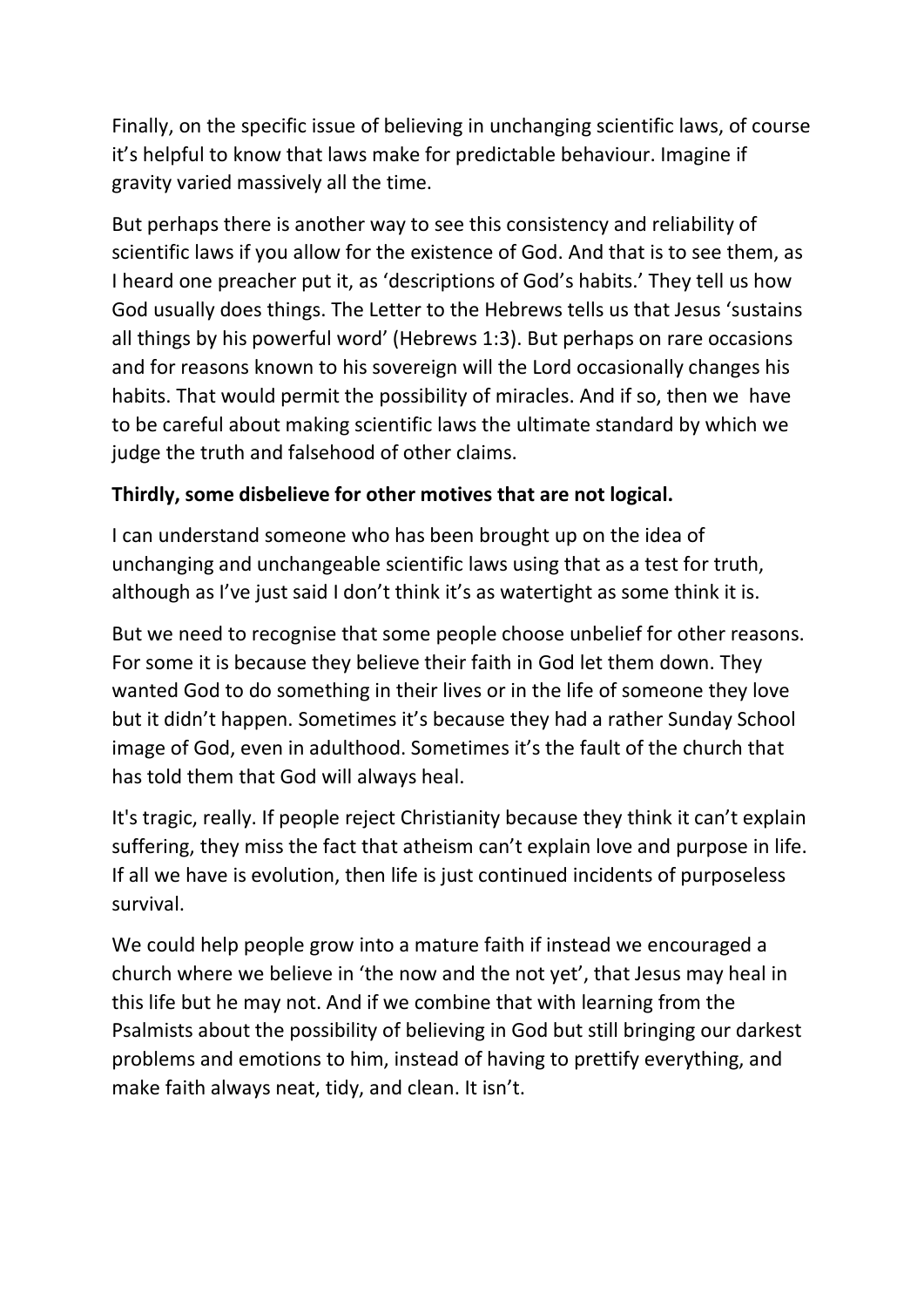Another reason for disbelief, though, can be what amounts to outright rebellion against God. Certain atheists are on record as saying that not only do they not believe in God, moreover they do not *want* to believe in God.

Why? Because they want to be in charge of their own lives. They do not want to be answerable to someone else.

The thing is, belief in God can strike against personal pride. Whose life is it anyway? It's my life. Except it isn't.

In the same way, I've been told that surveys show that the more intellectual someone is, the less likely they are to believe in God. But this assumes that belief or unbelief is only a matter of reason and knowledge. When pride comes into play, everything gets distorted – just as Christians would expect, because it's sin. And so the cleverer someone is, the more at risk they are from taking pride in their intellectual abilities.

And the Gospel strikes against that. They don't like the call to repentance. We need to model what Paul said in Romans that it is God's kindness that leads to repentance (Romans 2:4).

#### **Fourthly, the ultimate solution is an encounter with Jesus.**

What changed Thomas? It was an encounter with the risen Jesus. He appears again behind locked doors, this time with Thomas present.

And he shows himself sympathetic to Thomas' concerns, inviting him to examine his wounds as he had requested.

But the encounter is enough. Thomas doesn't even get as far as exercising his demands. He says, 'My Lord and my God!' (Verse 28)

Sometimes we come to realise that all the logical arguments, important as they are for buttressing our faith, are insufficient on their own. We need an encounter with Jesus. OK, it won't be exactly the same as Thomas had, for we are among those 'who have not seen and yet have believed' (verse 29).

But he met us. That's what matters.

It's something to pray for when we know friends and loved ones who don't believe. Pray that Jesus will meet them in a grace-filled holy ambush.